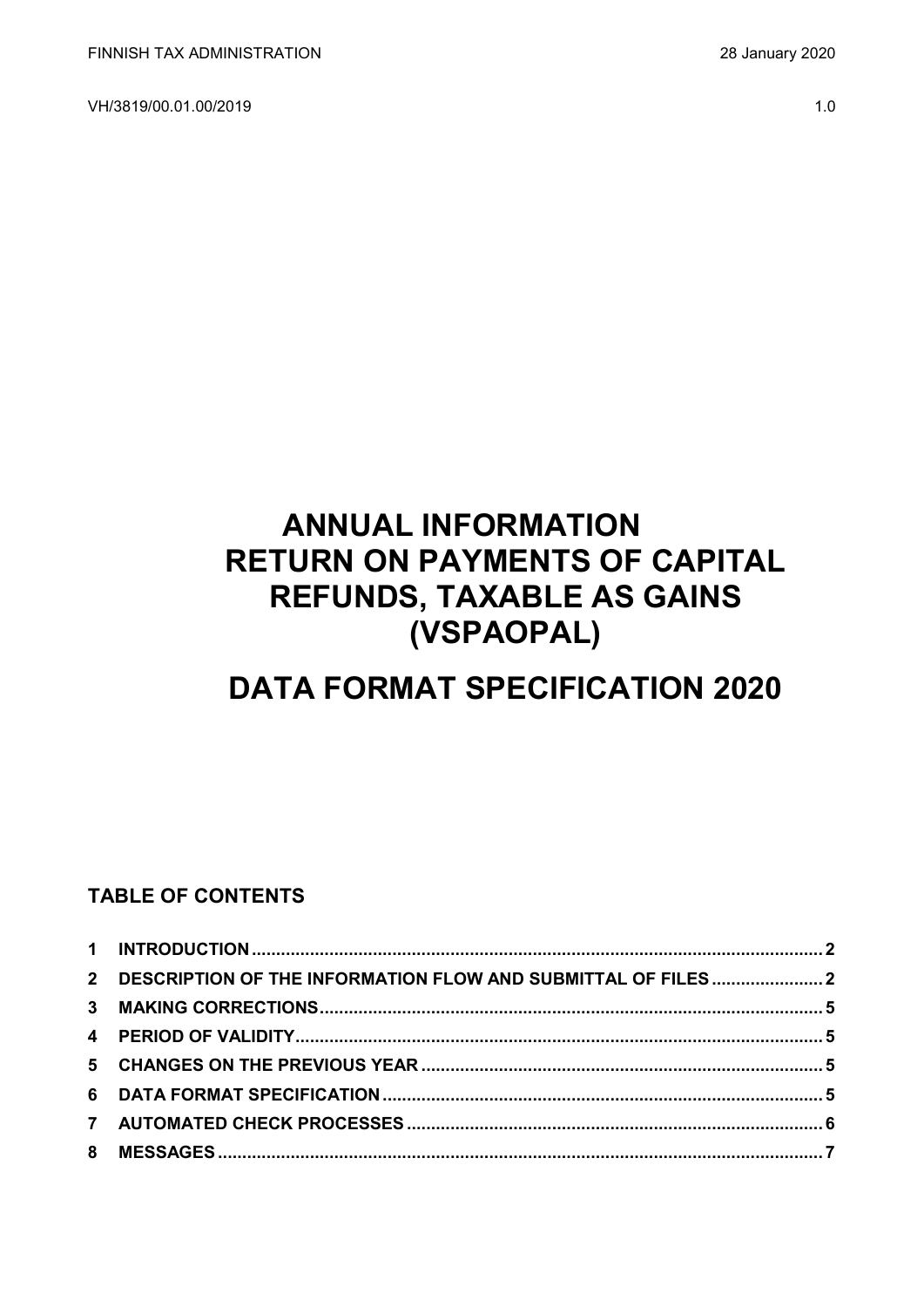## **Change history**

| <b>Date</b> | <b>Version</b> | <b>Description</b>                              |
|-------------|----------------|-------------------------------------------------|
| 28.1.2020   | ں .            | First release concerning the 2020 taxable year. |

#### <span id="page-1-0"></span>**1 INTRODUCTION**

This guidance explains the structure of the required inbound file and the check procedures that follow. For more information, see tax.fi > About us > IT developers > e-Filing guidance > Electronic filing of information returns General description.

#### <span id="page-1-1"></span>**2 DESCRIPTION OF THE INFORMATION FLOW AND SUBMITTAL OF FILES**

For more information on how to log in specifically for different information flows, and for information on the locations of check routines for authorisations, click [here](https://www.ilmoitin.fi/webtamo/sivut/IlmoituslajiRoolit?kieli=en&tv=VSPAOPAL).

The system checks the year of reporting in the Date when the capital refund has become cashable (48-55/244) data element, where the year is indicated (VVVV) in position 52-55.

To pay out refunds of corporate capital means that shareholders receive a distribution of the funds that have accumulated in the equity. In balance-sheet accounting, refunds may either show as reductions of the reserves of retained earnings or as reductions of other reserves pertaining to restricted corporate equity such as the reserve fund of received share premiums (ylikurssirahasto in Finnish) or the other reserve fund called vararahasto. More information on capital refunds deemed as sale or transfer is to be found in tax.fi guidance Arvopaperien luovutusten verotus (Capital gains from the selling of securities, in Finnish and Swedish).

The tax treatment of a distribution from the reserves of retained earnings is usually the same as that of dividends. If the distributing company is not stock-exchange listed, the distribution is treated as a disposition of assets, on the condition that a certain set of requirements are met.

The VSPAOPAL annual information return is only for the refunds that are taxable under the rules that govern disposals of securities and the capital gains derived from them.

Starting 2014, all distributions of retained earnings by **companies that are listed** on a stock exchange are taxed as dividends, and the rules governing dividend tax are applied accordingly. They must be reported on the information return on dividends (VSOSERIE, VSOSVYHT), with 04 as the Type of Payment (dividends paid out of retained earnings).

Distributions of retained earnings by **non-listed** companies are taxed as dividends and the rules governing dividend tax are applied accordingly. However, refunds of capital are taxed **in the same way as capital gains**, inasmuch as the shareholderbeneficiary has reported the following facts and information:

- It must be proven that he is getting back the investment of capital he has made to the same company, and
- no more than 10 years has elapsed since his investment.

The same conditions are applied on situations where an estate of a deceased shareholder has received a refund of capital.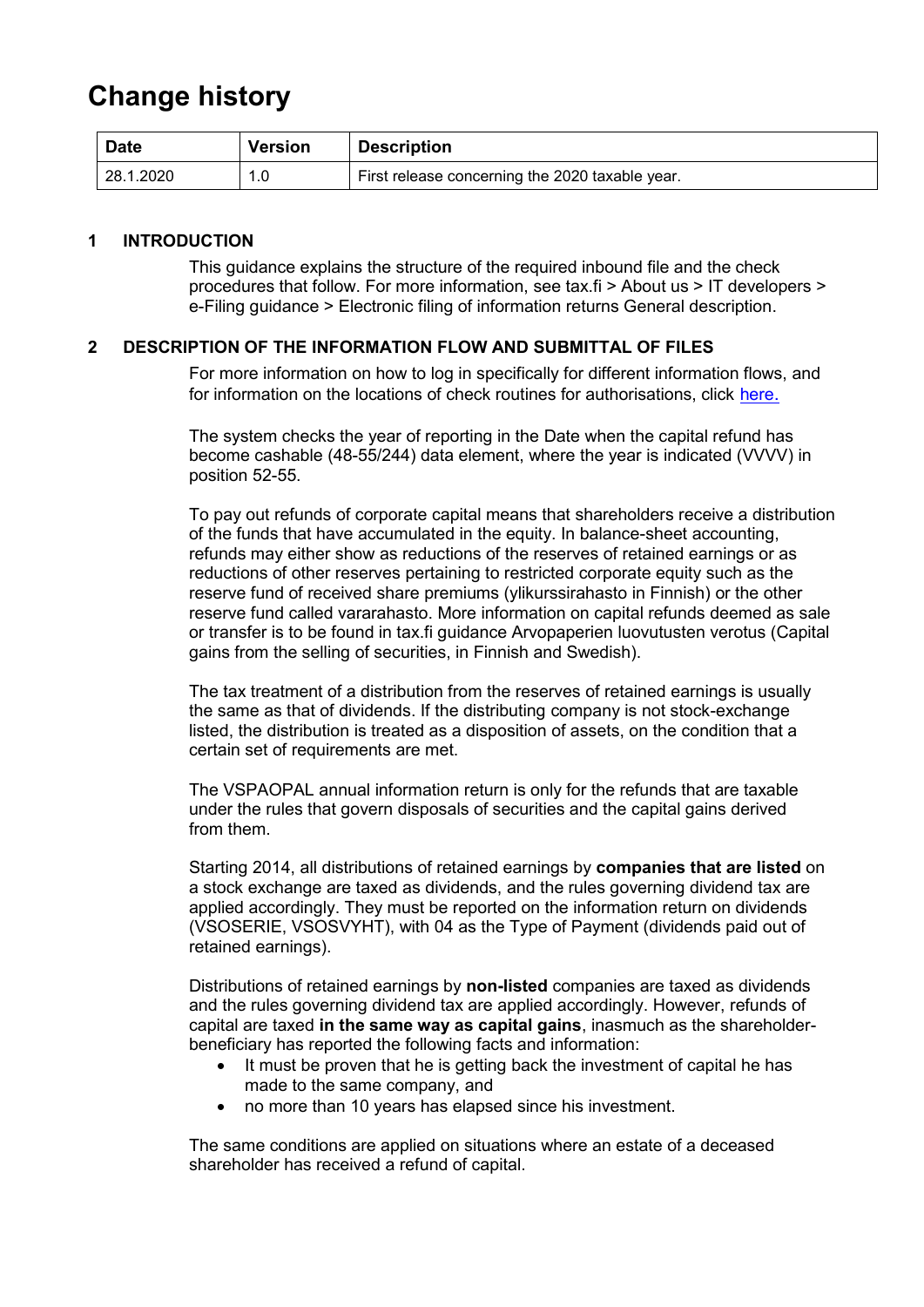Distributions by non-listed companies must be reported on the information return on capital refunds (this return) only if they actually are refunds, taxable under the rules that govern disposals of securities (capital gains). This treatment requires that the money being refunded is what the shareholders had invested in the company. When working out the capital gain, the amount to be subtracted is the same euro amount as was received as a refund, however, not more than the acquisition cost of the shares.

Some retained earnings may be booked in the balance sheet account called 'invested retained earnings' (sijoitetun oman pääoman rahasto) and other similar accounts going by various names. Whenever a distribution is made from such reserves, it is taxed as receipts of dividends.

If the transaction is not taxable as a disposal (i.e. disposition, conveyance or sale, resulting in capital gains), any distributions by non-listed companies out of retained earnings are taxed as dividends and must be reported on the appropriate information return (VSOSERIE, VSOSVYHT) as dividends paid out of retained earnings.

In the case of capital refunds resulting in a taxable gain, the amounts of the gain must be computed separately for each share held by the shareholder so that the acquisition cost of each share (its purchase price or similar) is deducted from the capital refund paid on it. However, the maximum amount to be deducted in this way cannot be higher than the refund itself. There can be no capital loss.

**All distributions of retained earnings made 1 January 2016** or later are taxed as dividends under the general rule. If the beneficiary shows proof of having received back an investment that he or she made into the same company during the 10 years that precede the date of the refund, the transaction is taxed as a disposal and the rules governing capital gains are applied.

Note: Other forms of distributions to the shareholders – such as share buyback and share redemption – are not discussed in this memorandum.

For more information (in Finnish and Swedish), a specific guidance is available at the tax.fi website, "Distributions of profits from an unrestricted reserve of retained earnings", dated 11 Dec 2015 — Vapaan oman pääoman rahaston varojenjako verotuksessa, 11.12.2015.

**Cooperative societies** must report their distributions of profit surplus and of retained earnings, not taxable as capital gains, using the specific annual information return format for the purpose (VSOKERIE and VSOKVYHT). Receipts of a distribution (of profit surplus) from a non-listed cooperative society is held as a disposal (capital gains) under the same requirements and conditions as in the case of a limited liability company. Read more in tax.fi guidance Osuuskunnan ja sen jäsenen verotuksesta (Taxation of cooperatives and their members, in Finnish and Swedish).

Refund of the cooperative membership fee, received upon termination of membership, is considered a transfer liable to tax. Also, when a member of a cooperative society receives a distribution from the unrestricted-equity reserve instead of receiving a refund of their paid-in membership fee, it is treated being subject to tax, up to the amount that corresponds to the paid-in membership fee. It is not obligatory for the cooperative to file an annual information return on refunds of cooperative membership fees, taxable as gains, and corresponding distribution of funds, but the cooperative may report them on the annual information return for payments of capital refunds (VSPAOPAL). Filers can use the Type of Refund 6 = Unknown financing method of the refund. When this entry is made, the automatic checks do not prevent the reporting of a refund more than 10 years old. If the distribution from the unrestricted equity fund exceeds the cooperative membership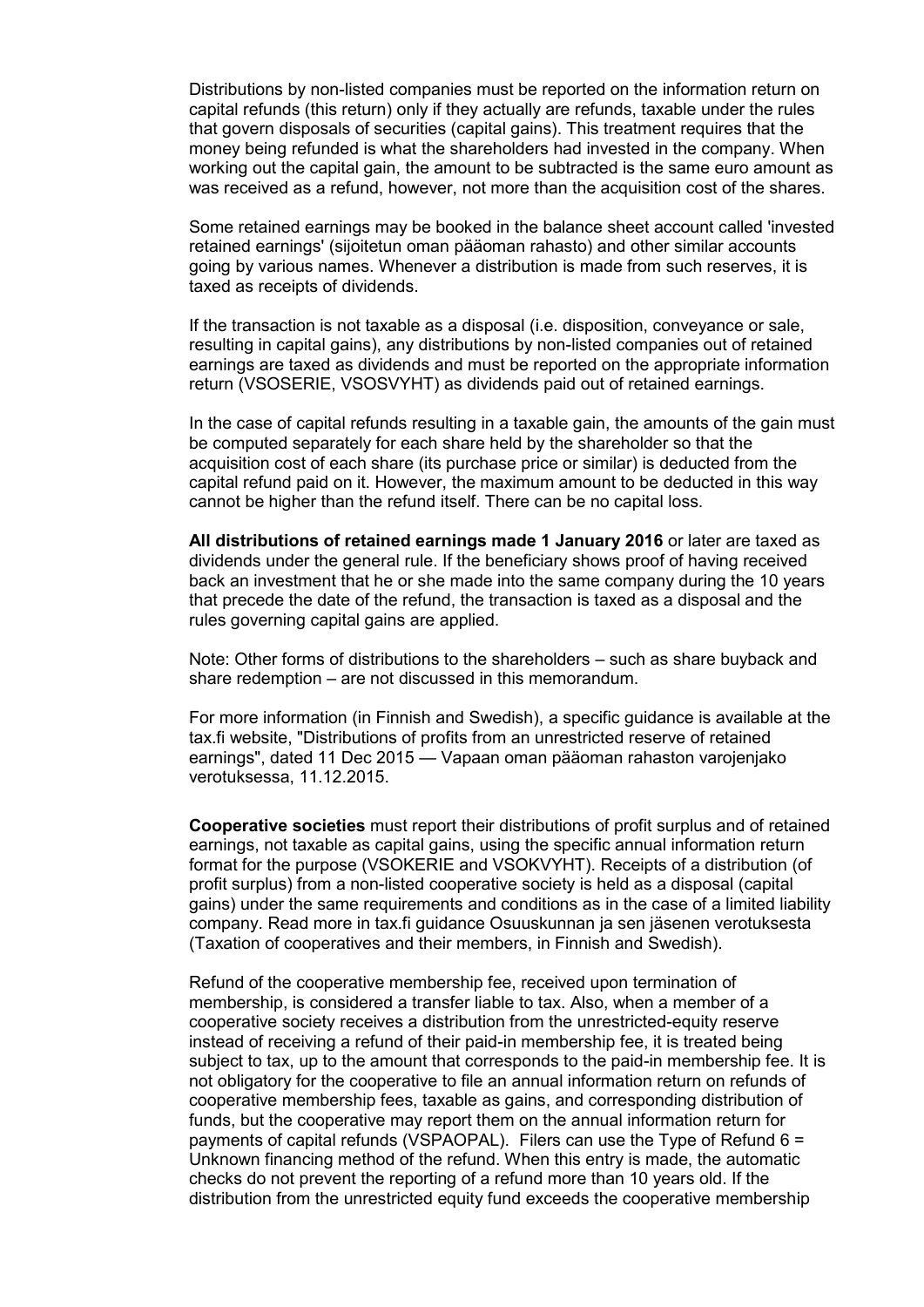fee entered in the share capital, the exceeding part of the distribution is filed on the profit surplus return (if the surplus is taxable) or capital returns annual information return, type of capital return = 7;distribution of retained earnings (if taxable as transfer).

As provided in § 15, Act on Assessment Procedure, everyone who has either made payments or acted as an intermediary of payments is concerned by the informationreporting requirement. And pursuant to § 17, subsection 10, Act on Assessment Procedure, it specifically concerns account operators or agents who possess information on transactions with securities, purchases and shares of corporate stock, because this information is necessary for computations of a taxpayer's taxable capital gains or capital losses.

The extent of the information-reporting requirement has been defined in the Official Decision of the Finnish Tax Administration on common obligations to submit taxrelated information where it is specifically noted that account operators or agents, within the meaning of the Act governing the Book-Entry System (Laki arvo-osuusjärjestelmästä 826/1991), are required to report any capital refunds to the Tax Administration if they have handled them when utilizing the book-entry system when managing their clients' shares and holdings. This way, because account operators and agents possess information on taxpayers' transactions, they must report it to the Tax Administration so as to facilitate the computations necessary for determining a taxpayer's taxable capital gains or capital losses. Account operators and agents are expected to report all the information that they have. Joint-stock companies with limited liability (abbreviated as 'Oy' or 'Ab') are also required to report their capital refunds as instructed by the Official Decision of the Finnish Tax Administration on common obligations to submit tax-related information. However, if an account operator or agent has reported the information the joint-stock company is not required to do it. **As a result, in order to avoid duplication, only one report must be submitted for one refund of capital paid to a taxpayer.**

The information-reporting requirement is restricted to only concern beneficiaries who are Finnish tax residents.

There is no requirement to report any capital refunds paid to Individual Retirement Accounts (within the meaning of the Act governing long-term savings) in situations where the account holder owns shares that are deposited in the account. In the same way, there is no requirement to report any capital refunds paid to equity savings accounts (within the meaning of the act governing these accounts (Laki osakesäästötilistä, Lag om aktiesparkonton, 680/2019)).

It is normal that shareholder-taxpayers have acquired their shares in several acquisitions, not just one. Capital refunds may be payable to the entire holding of shares. If this is the case, each acquisition and each capital refund must be reported separately (and separate itemizations must be filed). If you are not aware of how many acquisitions your client has made when he or she obtained the shares on which capital refunds are paid, you can simply file only one itemization. Reporting entities must be especially careful not to file two data sets with identical identifiers, because only one of them will remain in Tax Administration use. For example, if a person acquires two equal amounts of shares on the same day, and these receive capital refund, they must be reported as a sum total, because two separate data sets would have identical identification data.

If payment was made in another currency, not the euro,you must make a foreignexchange conversion: use the European Central Bank rate of the date of payment to convert the amount to  $\epsilon$ .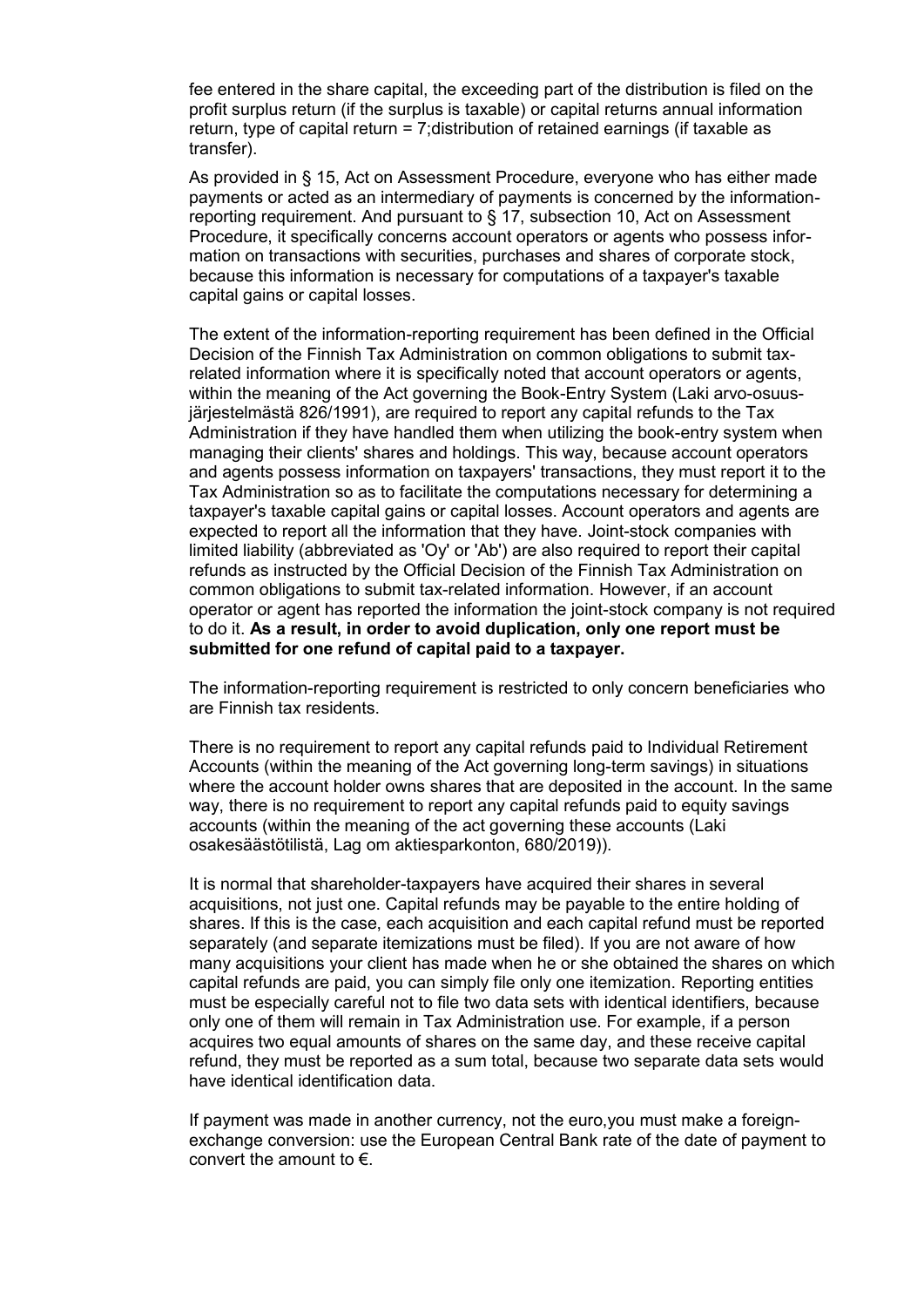#### <span id="page-4-0"></span>**3 MAKING CORRECTIONS**

For more information, see the article called Making corrections to submitted annual information (tax.fi > About us > IT developers > e-Filing guidance > Making corrections to e-filed submittals of information returns).

#### <span id="page-4-1"></span>**4 PERIOD OF VALIDITY**

This specification sets out the requirements of file formatting that come into force 28 January 2020 and continue to be in force until a new version of this specification is released.

For deadline dates for filing, see tax.fi > Verohallinto > Ohjelmistokehittäjät > Aikataulut (Available in Finnish and Swedish).

#### <span id="page-4-2"></span>**5 CHANGES ON THE PREVIOUS YEAR**

| Version   ID |           | Data element                            | <b>Description</b>              |
|--------------|-----------|-----------------------------------------|---------------------------------|
|              | 48-55/244 | Date when the capital refund has become | Changes were made to the years. |
|              |           | cashable                                |                                 |

#### <span id="page-4-3"></span>**6 DATA FORMAT SPECIFICATION**

| <b>Position ID</b> |     | P/V          | T |        | L/T   Description                                                                                                                                                                                                                                                                                                                       | <b>Format</b>            | <b>Values</b>   |
|--------------------|-----|--------------|---|--------|-----------------------------------------------------------------------------------------------------------------------------------------------------------------------------------------------------------------------------------------------------------------------------------------------------------------------------------------|--------------------------|-----------------|
| $1 - 8$            | 000 | P            | т |        | Identifier                                                                                                                                                                                                                                                                                                                              | AN <sub>8</sub>          | <b>VSPAOPAL</b> |
| 9                  | 082 | $\vee$       |   |        | Deletion                                                                                                                                                                                                                                                                                                                                | A1                       | D               |
| 10                 | 121 | P            | T |        | Type of company, valid on the date of company<br>decision to distribute the capita refund<br>1 = stock-exchange listed company (§ 33a.2, Income<br>Tax Act.)<br>2 = other type of company, not publicly listed<br>$3 =$ cooperative society<br>$4 =$ do not know                                                                        | N1                       | 1, 2, 3, 4      |
| $11 - 21$          | 083 | $\mathsf{P}$ | т |        | Business id or personal id of beneficiary                                                                                                                                                                                                                                                                                               | YTUNNUS  <br><b>HETU</b> |                 |
| 22                 | 241 | P            | Т | $\ast$ | Type of refund<br>7 = distribution of retained earnings (Type of company<br>cannot be 1 = Stock-exchange listed company)<br>8 = distribution through decreasing the value of the<br>share capital<br>$9$ = distribution from the share-premium or reserve<br>funds of the balance sheet<br>$6$ = unknown financing method of the refund | N1                       | 6, 7, 8, 9      |
| 23-37              | 242 | P            |   | $\ast$ | Amount refunded                                                                                                                                                                                                                                                                                                                         | R <sub>12</sub> ,2       |                 |
| 38-47              | 243 | V            |   |        | Foreign tax withheld at source                                                                                                                                                                                                                                                                                                          | R7,2                     |                 |
| 48-55              | 244 | P            | т |        | Date when the capital refund has become cashable<br>This date must fall on the calendar year of reporting.                                                                                                                                                                                                                              | <b>PPKKVVVV</b>          | 2020            |
| 56-69              | 245 | P            |   |        | The quantity of shares (pcs) for which refund was paid                                                                                                                                                                                                                                                                                  | $+D7,6$                  |                 |
| 70-71              | 127 | P            | T |        | Security type code<br>$01 =$ Finnish share<br>$51 =$ foreign share<br>Report the shares listed at the Helsinki Stock Exchange<br>as Finnish, other listed shares as foreign.                                                                                                                                                            | N <sub>2</sub>           | 01,51           |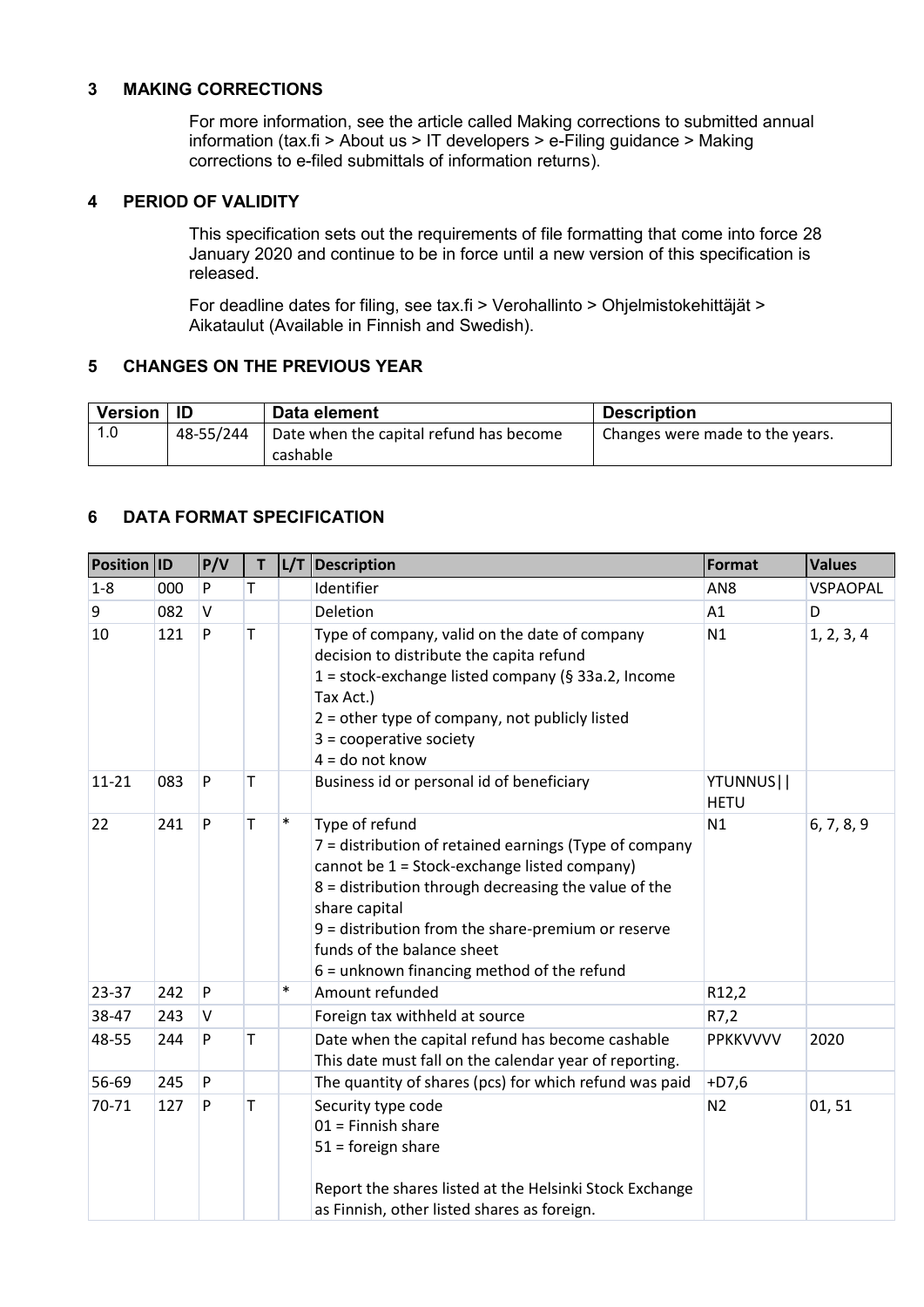| 72-101      | 020 | P/V    | ET        | $\ast$ | Name of company paying the refund of capital                                                                                                                   | AN30                             |      |
|-------------|-----|--------|-----------|--------|----------------------------------------------------------------------------------------------------------------------------------------------------------------|----------------------------------|------|
| 102-112 010 |     | P      | Т         | $\ast$ | Business id of the company                                                                                                                                     | <b>YTUNNUS</b>                   |      |
| 113-123 080 |     | P/V    | <b>ET</b> |        | Account operator's business id<br>If the filer of this information return is an account<br>operator acting on the payor's behalf this is a<br>mandatory field. | <b>TIHOYHTEISO</b>               |      |
| 124-131 249 |     | P      | Т         |        | Date of acquisition<br>If you do not know the date of acquisition, fill the<br>entire field with zeros.                                                        | <b>PPKKVVVV</b>                  |      |
| 132-146 250 |     | P      |           | $\ast$ | Deductible acquisition price                                                                                                                                   | R12,2                            |      |
| 147         | 251 | P      |           | $\ast$ | Data on acquisition price to be deducted<br>$2 =$ you know the acquisition price<br>$1 =$ you do not know it                                                   | N1                               | 2, 1 |
| 148-157 252 |     | V      |           |        | Deductible transaction expenses relating to the<br>acquisition                                                                                                 | R7,2                             |      |
| 158-171 198 |     | P      |           |        | Software-generated timestamp                                                                                                                                   | <b>PPKKVVVV</b><br><b>HHMMSS</b> |      |
| 172-206 085 |     | V/P    | ET        |        | Beneficiary's name                                                                                                                                             | <b>AN35</b>                      |      |
| 207-241 041 |     | $\vee$ |           |        | Name of the contact perso                                                                                                                                      | AN35                             |      |
| 242-276 042 |     | $\vee$ |           |        | Telephone number of the contact person                                                                                                                         | PUHELIN2                         |      |
| 277-311 048 |     | V      |           |        | Software application that produced the file                                                                                                                    | AN35                             |      |
| 312-323 014 |     | P      | т         |        | Name of the software that produced the file                                                                                                                    | Υ-<br>TUNNUS AN<br>$\mathcal{L}$ |      |
|             | 999 | P      |           |        | <b>Final identifier</b>                                                                                                                                        | $+N8$                            |      |

### <span id="page-5-0"></span>**7 AUTOMATED CHECK PROCESSES**

| New/<br>Chang<br>ed | ID         | <b>Description of rule</b>                                                                                                        |
|---------------------|------------|-----------------------------------------------------------------------------------------------------------------------------------|
|                     | 241<br>121 | Filer Role (121) must not be stock-exchange-listed company if the capital refund is<br>of type 7 (241).                           |
|                     |            | #967; If the capital refund is of type = 7, Filer Role cannot be 1 (stock-exchange-<br>listed company).                           |
|                     | 242        | The sum of Acquisition cost and Acquisition expenses cannot be higher than                                                        |
|                     | 250        | Refund of capital.                                                                                                                |
|                     | 252        |                                                                                                                                   |
|                     |            | #499; The sum of Acquisition cost (132-146) and Acquisition expenses (148-157)<br>cannot be higher than Refund of capital (23-37) |
|                     | 251        | #1336; If the value is not known for the Deductible acquisition price (251:1), its                                                |
|                     | 250        | value to be deducted against the refund of capital (250) must be 0.00.                                                            |
|                     | 010        | #1108; Distributing company's name is a mandatory field because you entered a                                                     |
|                     | 020        | dummy identity code in the Business ID field                                                                                      |
|                     | 244        | #1281; Type of refund is $7 =$ Distribution of retained earnings, and the time                                                    |
|                     | 249        | elapsed between Date of commencement of the payment (244) and Date of                                                             |
|                     |            | acquisition (249) is longer than 10 years.                                                                                        |
|                     |            | If more than 10 years have elapsed, you must use the annual information return                                                    |
|                     |            | for Dividends for reporting (the VSOSERIE and VSOSVYHT flows)                                                                     |
|                     | 010        | $\#1308$ ; IDs must not be the same (010 ja 083).                                                                                 |